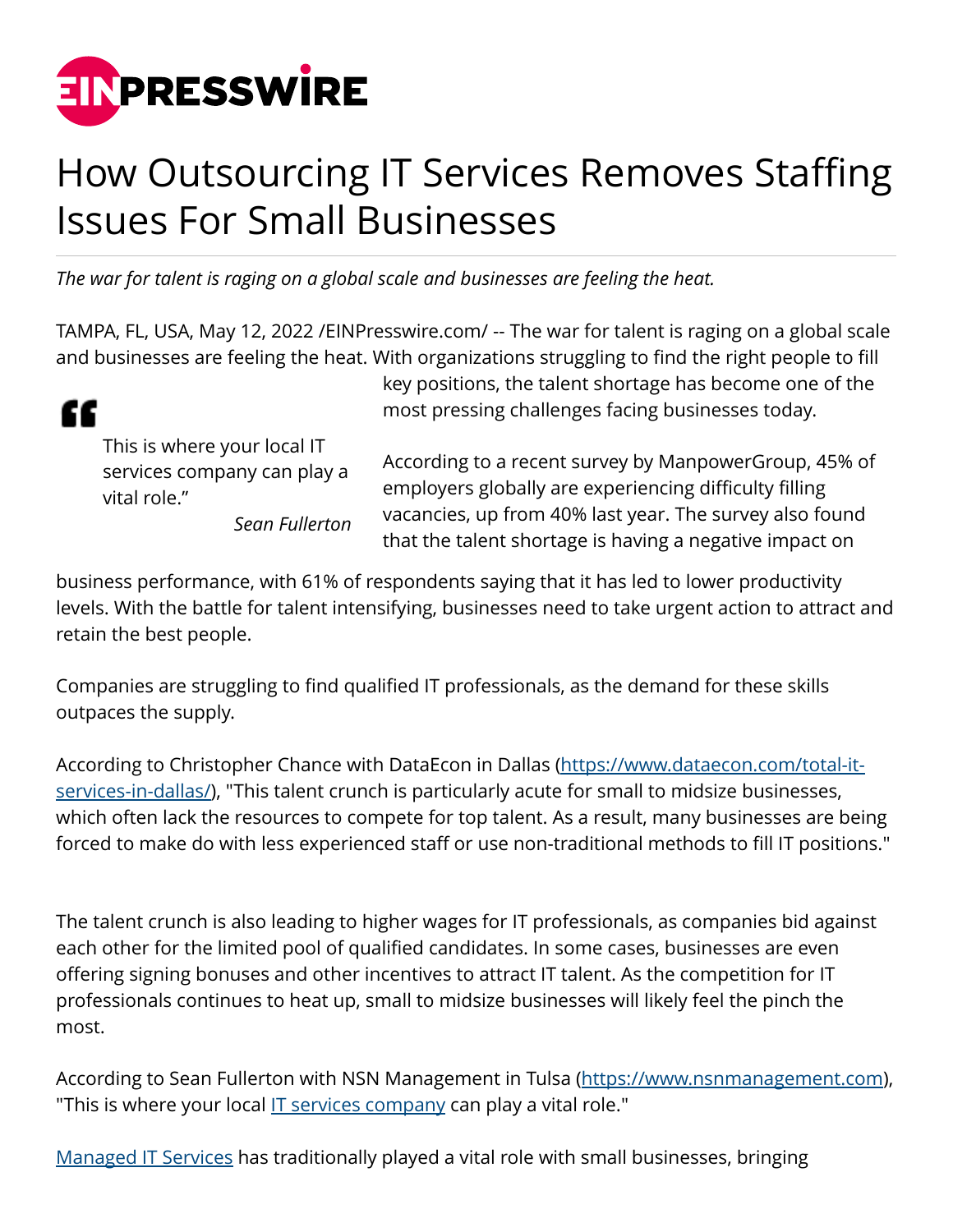enterprise IT services to the small business community.

However, more and more IT service companies, are now extending their service offering to support internal IT departments through co-managed IT services.

Co-managed IT services is a new service model where the IT service company provides supplemental staff and expertise to support the internal IT department.

This new service model is gaining in popularity as it provides a way for small businesses to get enterprise-level IT support at a fraction of the cost. Many IT service companies are now offering co-managed IT services as an addition to their traditional managed IT services offerings.

Megan O'Hara with EasyIT in Columbus, whose **EasyIT & Me program has caught the eye of many** educational institutions throughout Central Ohio. "EasyIT & Me allows internal IT teams the get the help and guidance they need to keep up with their internal IT demands." In addition, EasyIT & Me also provides a community for internal IT resources to network and learn from each other. "We host a monthly peer group or advisory group of our clients, bring in some great speakers, and have EasyIT technicians share the latest and greatest in technology."

Technology Is Constantly Evolving

Technology is constantly evolving, and keeping up with all the changes can be a full-time job. As a result, many businesses choose to outsource their IT needs to a local provider.

"Co-managed IT services allow businesses to tap into the expertise of a team of IT professionals, without having to manage the day-to-day details," explains David Carreiro with CEU Technologies in Chicago [\(https://www.ceutechnologies.com/it-company-chicago/\)](https://www.ceutechnologies.com/it-company-chicago/)

This can free up time for business owners and managers to focus on other tasks, knowing that their IT needs are in good hands. In addition, co-managed IT services can provide peace of mind, knowing that there is always someone available to help with any problems that may arise. For businesses that rely on technology to function, co-managed IT services can be an invaluable resource.

## Does Outsourcing IT Services Threaten Internal IT Jobs?

Co-managed IT services should never interfere with the career opportunities of internal IT When done correctly, co-managed IT services compliments internal IT resources and simply become part of the overall team. Co-managed IT is a service where an external company works with the in-house IT department to manage specific aspects of the company's technology needs.

This could include anything from monitoring and maintaining servers to providing help desk support for employees. The key to making sure that co-managed IT services don't interfere with career advancement opportunities for internal IT staff is communication and collaboration. Both the external provider and the in-house team need to be clear on what roles each will play in